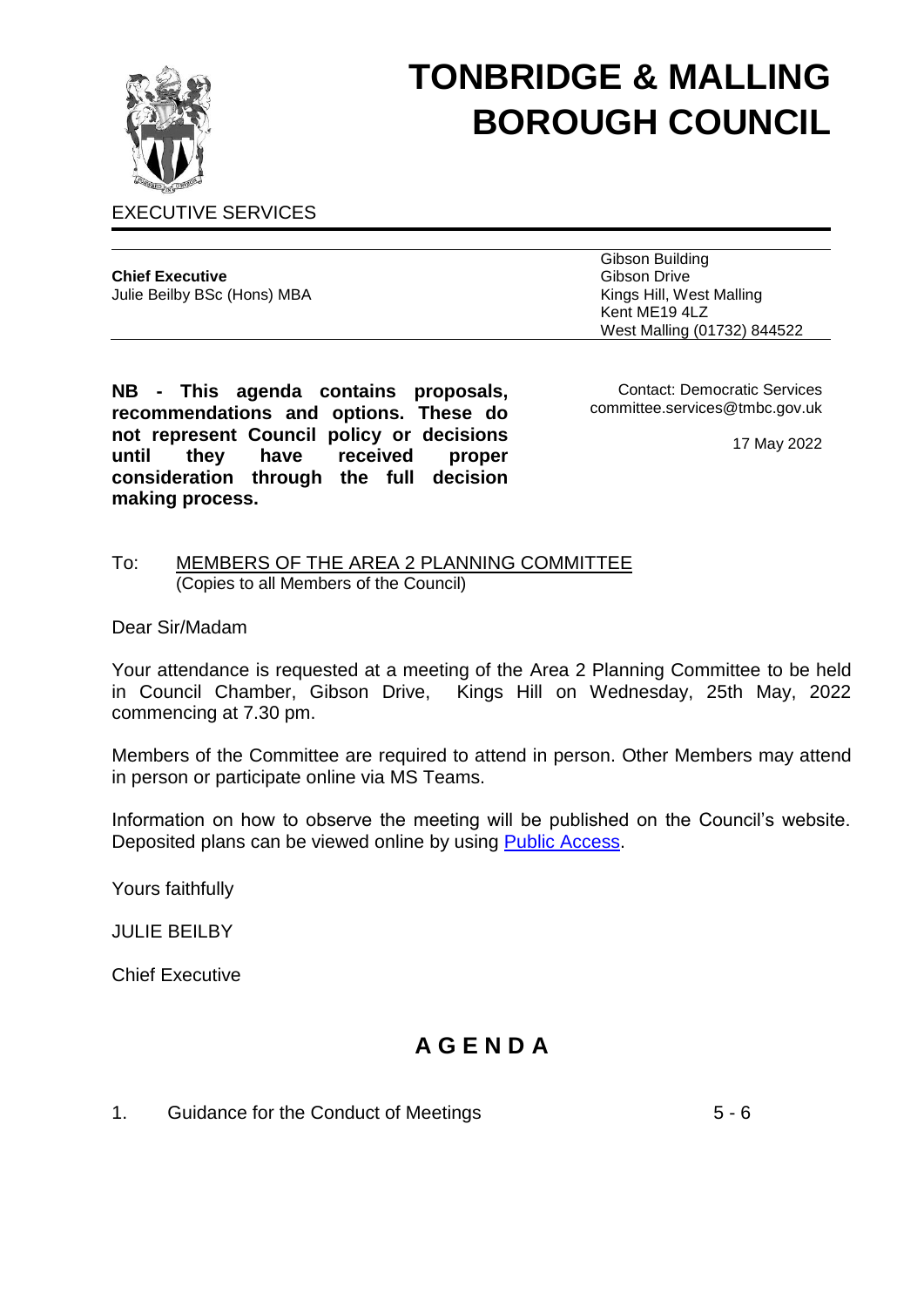## **PART 1 - PUBLIC**

- 2. Apologies for Absence
- 3. Declarations of Interest

*Members in any doubt about such declarations are advised to contact Legal or Democratic Services in advance of the meeting*

4. Minutes 7 - 8

To confirm as a correct record the Minutes of the meeting of Area 2 Planning Committee held on 6 April 2022.

5. Glossary and Supplementary Matters 6. The Supplementary Matters 6. The Supplementary Matters 6. The Supplementary Matters 6. The Supplementary Matters 6. The Supplementary Matters 6. The Supplementary Matters 6. The Sup

*Glossary of abbreviations used in reports to the Area Planning Committee (attached for information)*

*Any supplementary matters will be circulated via report in advance of the meeting and published to the website.*

# **Decisions to be taken by the Committee**

6. TM/21/02273/RM - Development Site North and East of Jubilee 17 - 26 Way, Kings Hill, West Malling

Approval of Reserved Matters for Areas 5.2 and 5.3, Kings Hill Phase 5, comprising the construction of 210 residential units and associated works, together with details required by conditions 1, 6, 7, 8, 9, 10 pursuant to Outline Planning Permission TM/18/03034/OAEA.

7. Urgent Items

Any other items which the Chairman decides are urgent due to special circumstances and of which notice has been given to the Chief Executive.

#### **Matters for consideration in Private**

8. Exclusion of Press and Public 27 - 28

The Chairman to move that the press and public be excluded from the remainder of the meeting during consideration of any items the publication of which would disclose exempt information.

#### **PART 2 - PRIVATE**

9. Urgent Items

Any other items which the Chairman decides are urgent due to special circumstances and of which notice has been given to the Chief Executive.